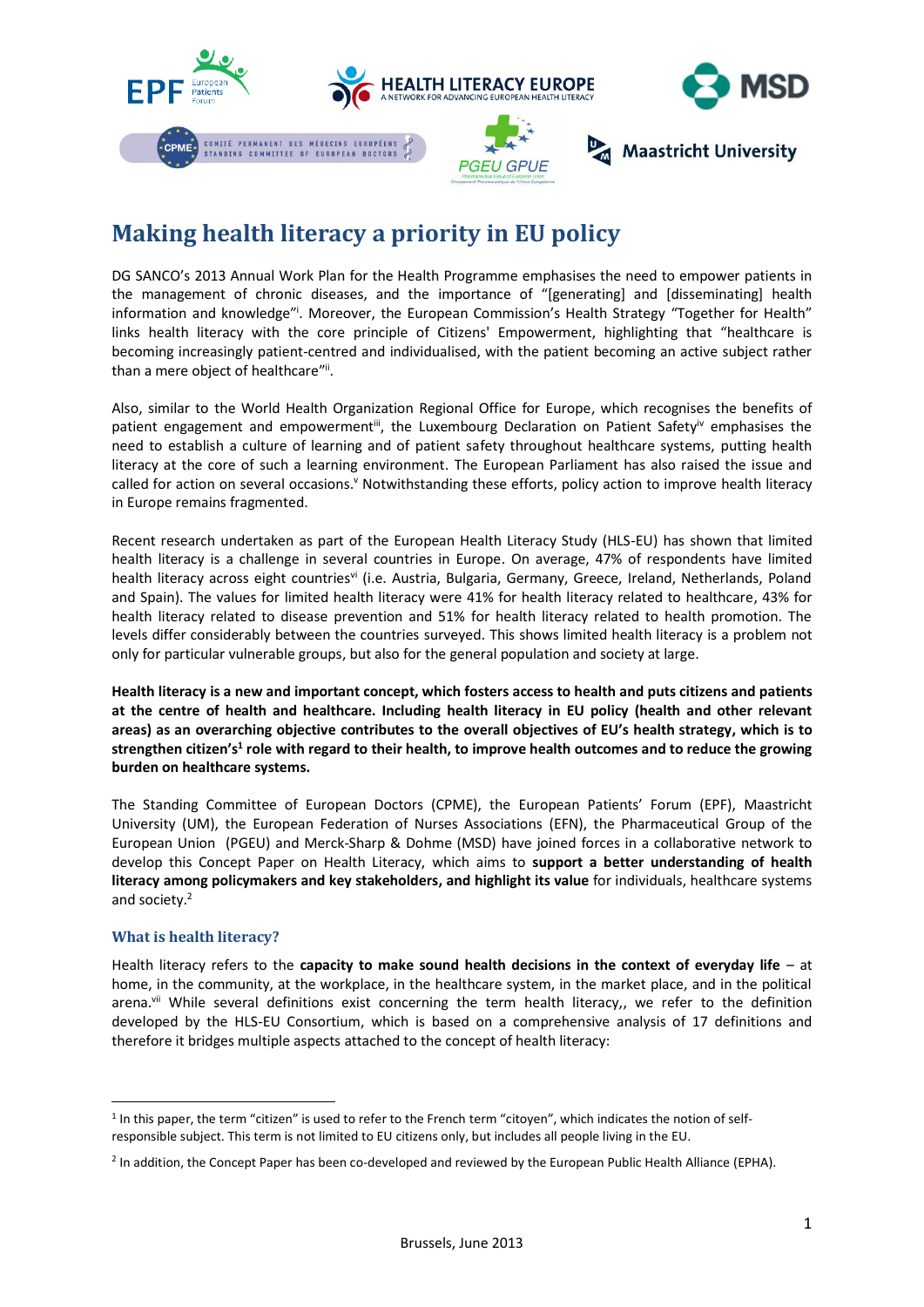

*Health literacy is linked to literacy and entails people's knowledge, motivation and competencies to access, understand, appraise, and apply health information in order to make judgments and take decisions in everyday life concerning healthcare, disease prevention and health promotion to maintain or improve quality of life during the life course.viii*

In addition, a European Glossary on Health Literacy has been developed to guide translations of the term to European languagesix

## **What is the impact of health literacy?**

High or low literacy levels have different impacts, notably on the individual's health and the efficiency of the health system. People with higher health literacy levels demonstrate healthier behaviours, are more adherent to treatment, report less chronic illness, feel healthier, and live longer.<sup>x</sup>

Conversely, low health literacy is associated with reduced use of preventive services and management of chronic conditions, and higher mortality.<sup>xi</sup> It can also lead to problems such as medication errors, misdiagnosis due to poor communication between providers and patients, low rates of treatment adherence, hospital readmissions, and other related complications or conditions<sup>xii</sup>. It has been estimated that the costs of low health literacy may account for 3-5% of total healthcare costs at health system level. Xili

The impact of health literacy is threefold: it enables the individual to understand information about his/her health; it enables a person to make informed decisions and act independently based on his/her knowledge; finally, it allows a person to reflect about and explore alternative health-related options. Xiv

#### **Why is improving health literacy important for Europe?**

Action on health literacy is vital to address the challenges outlined in the European Commission's Europe 2020 strategy<sup>xv</sup>:

- **Demographic change**: The demographic change will not only increase the share of older people but also lead to a decrease in the workforce. To compensate this decrease in productivity it is necessary to improve health in the workplace, support people to work longer and foster skills such as empowerment and resilience.
- **Rise in chronic diseases**: The increasing prevalence of chronic diseases poses a challenge for health systems and specific population groups. Patients play a central role in managing their disease. More effective patient-centered prevention and health promotion strategies, including shared decisionmaking, self-care and better adherence to therapies, can not only mitigate the adverse effects of chronic diseases and increase the patients' quality of life, but also result in more efficient use of resources.
- **Europe's competitiveness**: From a broader perspective, health is increasingly recognised as an important asset for companies and the economy as a whole. Compared to other regions, Europe's competitiveness has been decreasing. Health literacy can play a critical role in improving health in the workplace, which is an important factor for productivity.<sup>xvi</sup>
- **Sustainability**: Chronic diseases and an older population may place an additional burden on healthcare systems, with expenditures likely to rise. At the same time, member states are currently seeking to make their health systems more sustainable. Health literacy contributes to increase the efficiency of healthcare systems and better correspond to the actual needs of the population.
- Persistent **health inequalities** across and within Member States undermine social cohesion and the common European values of equity, solidarity and universal access to good quality healthcare. The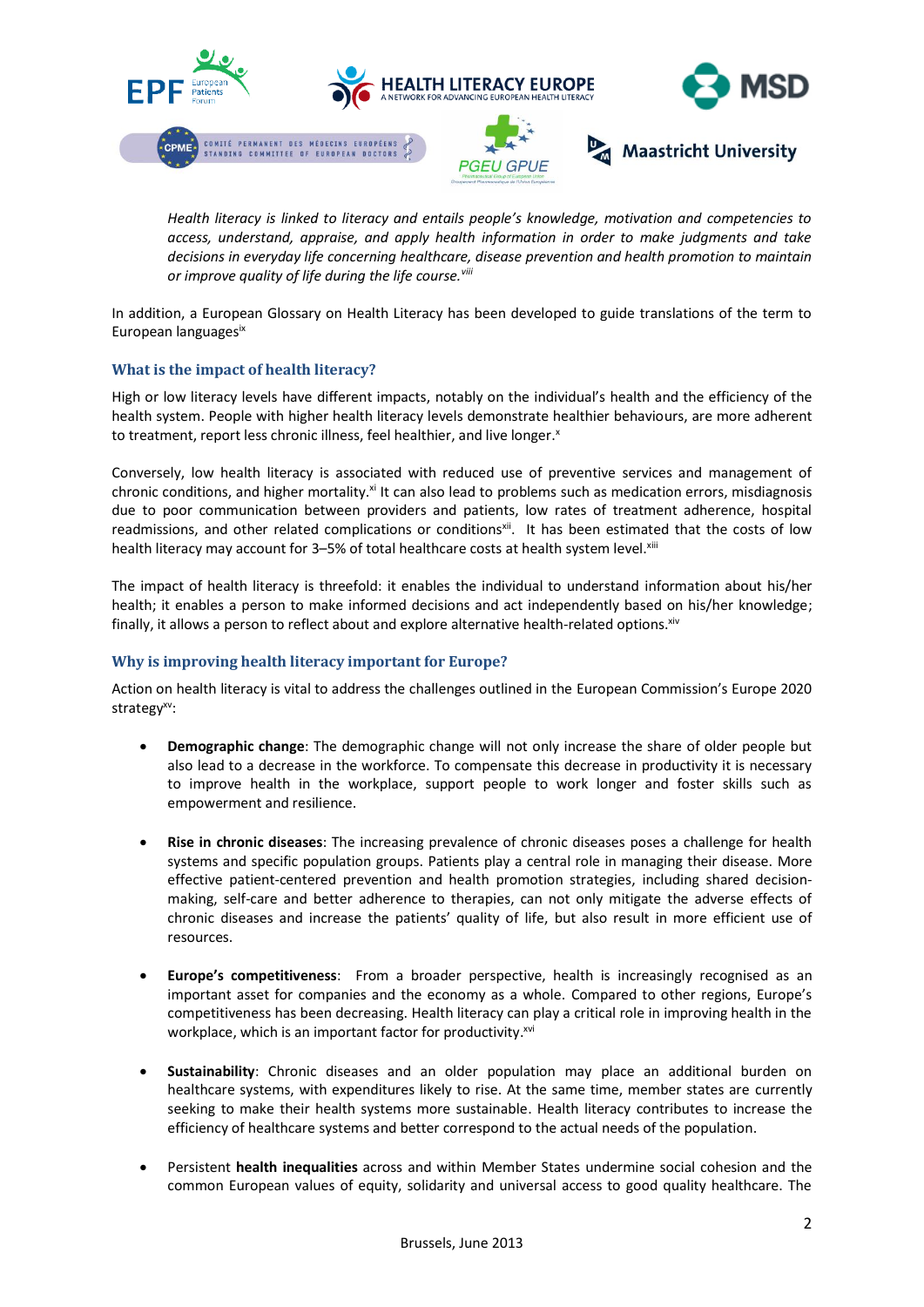

most vulnerable and marginalized groups are most affected by austerity measures. Health literacy has the potential to address health inequalities, especially through targeted strategies for marginalized or vulnerable groups.

 With the **emergence of new technologies,** citizens will face more complex health decisions. For instance, the progress in public health genomics may mean that individuals will be required to collect information and understand the health issues that could affect themselves or their children. Also, future developments such as eHealth and mHealth will pose new ethical and information challenges and require a high level of health literacy of all citizens<sup>xvii</sup>. Finally, health information needs to be more easily accessible, understandable and controlled.

## **What is the role of the European Commission in health literacy?**

According to the Treaty on the Functioning of the European Union, the European Union should play a critical role in improving public health through supporting health policy goals across the European Union and facilitating cooperation between Member States<sup>xviii</sup>. Health literacy can therefore play a key role in supporting EU health policy objectives and actions in other policy areas, such as employment and information technology.

Health literacy is not only relevant and beneficial to the three main healthcare areas, health promotion, disease prevention (incl. protection) and health care<sup>xix</sup>. Moreover, promoting and improving health literacy in Europe helps to support Europe 2020's vision of a "smart, inclusive and sustainable growth", by helping to alleviate a number of financial and societal challenges across EU countries.

To achieve this, the European Commission (DG SANCO), alongside EU Member States and future EU Presidencies, should take the lead and engage in a reflection process with relevant stakeholders about the importance of health literacy, as a means to improve the functioning of healthcare systems, the quality of life of patients and ultimately benefit society as a whole. It would also be important consider ways to include and address it in European and national policies. This would therefore require the European Commission to work towards:

- **Strategy:** Developing an overarching European strategy on Health Literacy that reflects on the critical role of health literacy in health promotion, prevention, patient-centered cure and care, as well as its impact on quality of life, productivity and the economy; adopting a working definition of health literacy to be used as a basis of EU level actions. We suggest that the definition used in this paper can be adopted as a common definition;
- **Targets:** Setting concrete targets, including areas for improvement, on health literacy levels across Europe;
- **Monitoring:** Developing a monitoring mechanism to assess health literacy levels across Member States based on lessons learned from the European Health Literacy Study and the input of relevant stakeholder groups, e.g. through Eurobarometers.
- **Partnership:** EU actions on health literacy should include stakeholders from all the relevant sectors in order to have an inclusive and comprehensive approach. This also key in terms of subsequent dissemination and follow-up.

Moreover, ongoing activities in the field of health literacy should be leveraged:

- Streamlining health literacy across other relevant EU policy initiatives, including; the new health programme "Health for Growth" the European Innovation Partnership for Active and Healthy Ageing; the EU's Framework Programme for Research and Innovation, "Horizon 2020"; the new Structural Funds and Cohesion Policy 2014-2020; the EU's Digital Agenda; and the eHealth Governance Initiative;
- Including health literacy in upcoming EU policy developments, such as the reflection process on chronic diseases, across therapy areas and ranging from prevention to care management aspects;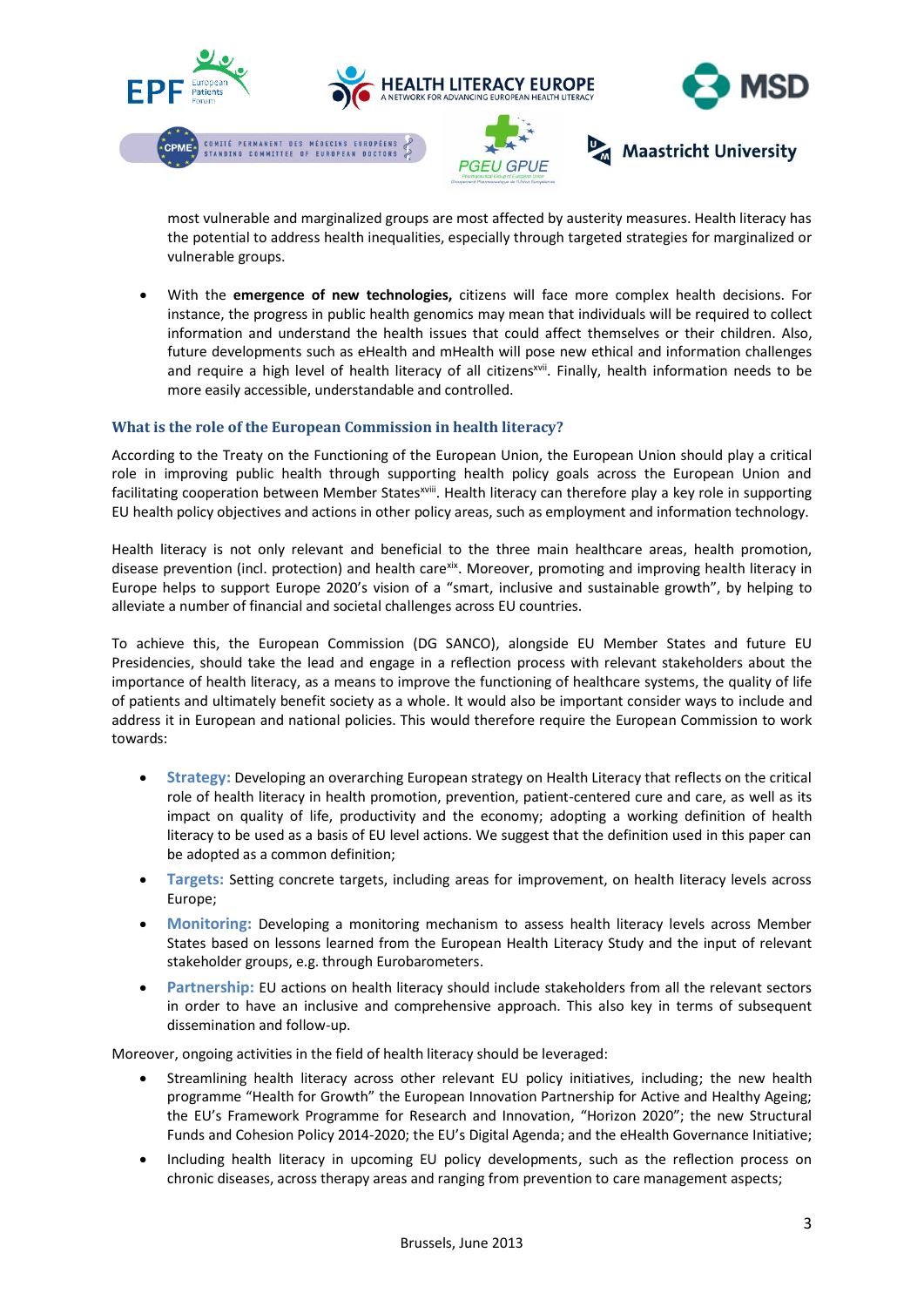

- Providing EU funding and support for further research and projects on health literacy, including the costs linked to health illiteracy. In this context, allocating funding to a second European Health Literacy Survey that includes further Member States;
- The European Commission should help support the work of the collaborative network Health Literacy Europe, notably by involving all interested stakeholders, in order to share best practices and provide a platform for collaborative ventures in Health Literacy.

To support the efforts of the European Commission in making health literacy a priority across the relevant policy areas, Member States should also play a significant role in working towards the inclusion and prioritisation of health literacy across its national policies in healthcare and beyond.

In conclusion, by forming part of European and national strategies and actions, health literacy can be a catalyst for citizen and patient empowerment. This in turn will have a positive impact on ensuring more efficient, appropriate and cost-effective measures for disease prevention, health promotion and treatment options, and therefore reduce the burden on healthcare systems, while ensuring better health outcomes for all European citizens.

#### **Contacts**

Kristine Sørensen *Maastricht University* [k.sorensen@maastrichtuniversity.nl](mailto:k.sorensen@maastrichtuniversity.nl)

Kaisa Immonen Charalambous *European Patients' Forum (EPF)* [kaisa.immonen.charalambous@eu-patient.eu](mailto:kaisa.immonen.charalambous@eu-patient.eu) Birgit Beger *Standing Committee of European Doctors (CPME)* [birgit.beger@cpme.eu](mailto:birgit.beger@cpme.eu)

Alexander Roediger *Merck-Sharp & Dohme (MSD)* [alexander\\_roediger@merck.com](mailto:alexander_roediger@merck.com)

**\*\*\***